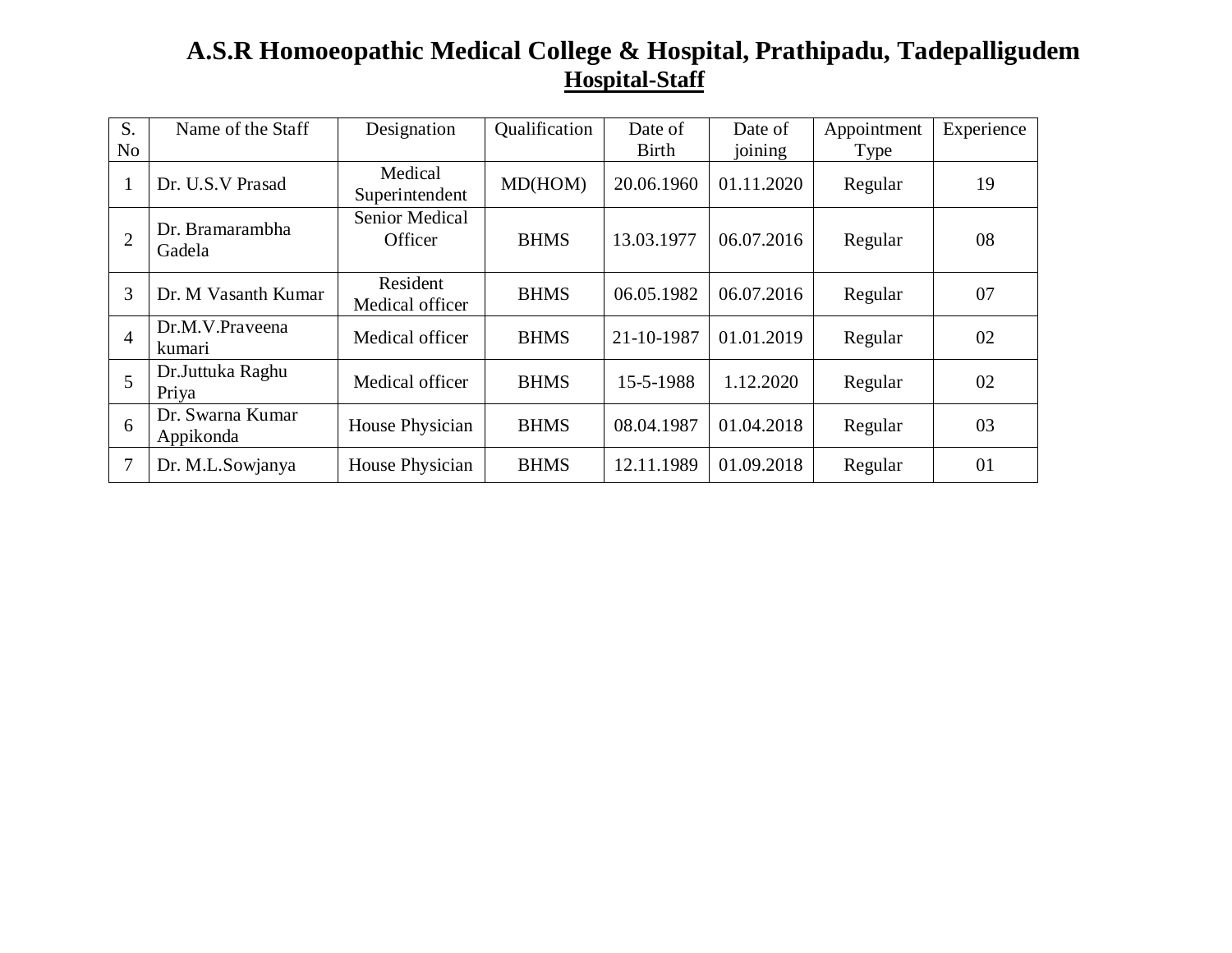## **A.S.R Homoeopathic Medical College & Hospital, Prathipadu, Tadepalligudem Supporting & Auxiliary Staff**

| S. No          | Name of the Staff    | Designation                 | Qualification         | Date of Birth | Date of<br>joining | Appointment<br>Type |
|----------------|----------------------|-----------------------------|-----------------------|---------------|--------------------|---------------------|
| $\mathbf{1}$   | N.V.Nagamani         | Dispenser                   | Degree                | 21.05.1968    | 01.08.2017         | Regular             |
| $\overline{2}$ | V.Sridhar            | Laboratory<br>Technician    | <b>MLT</b>            | 10.03.1976    | 16.08.2016         | Regular             |
| 3              | A. Venkateswara Rao  | X-Ray Technician            | Diploma               | 10.06.1950    | 17.08.2017         | On-Call             |
| 4              | <b>B</b> Siva        | <b>Dresser</b>              | Inter                 | 17.06.1996    | 10.10.2016         | Regular             |
| 5              | Rapaka Raju          | X-Ray Attendant             | <b>DLT</b>            | 17.01.1968    | 26.07.2017         | On-Call             |
| 6              | K.Sandya             | Nursing Staff In-<br>charge | <b>B.Sc</b> (Nursing) | 07.08.1992    | 01.08.2017         | Regular             |
| 7              | M Manga              | <b>Nurse</b>                | Diploma               | 26.05.1977    | 10.03.2019         | Regular             |
| 8              | Ch. Rama Lakshmi     | <b>Nurse</b>                | Diploma               | 17.05.1989    | 10.03.2019         | Regular             |
| 9              | J. Papayamma         | <b>Nurse</b>                | Diploma               | 02.07.1989    | 10.03.2019         | Regular             |
| 10             | <b>U.Sunil Babu</b>  | Ward Boy                    | Inter                 | 01.05.1974    | 10.03.2017         | Regular             |
| 11             | M Ganesh Ranga Reddy | Ward Boy                    | 10 <sup>th</sup>      | 14.08.1989    | 12.03.2019         | Regular             |
| 12             | M.Nandini            | Ayas                        | 10 <sup>th</sup>      | 23.07.1993    | 01.06.2018         | Regular             |
| 13             | R.Priyadarshini      | Ayas                        | 10 <sup>th</sup>      | 28.02.1990    | 01.07.2018         | Regular             |
| 14             | Sunkara Nagarjuna    | <b>Store Keeper</b>         | Diploma               | 08.12.1996    | 01.07.2018         | Regular             |
| 15             | M Saranya            | <b>Registration Clerk</b>   | Degree                | 09.11.1989    | 16.08.2017         | Regular             |